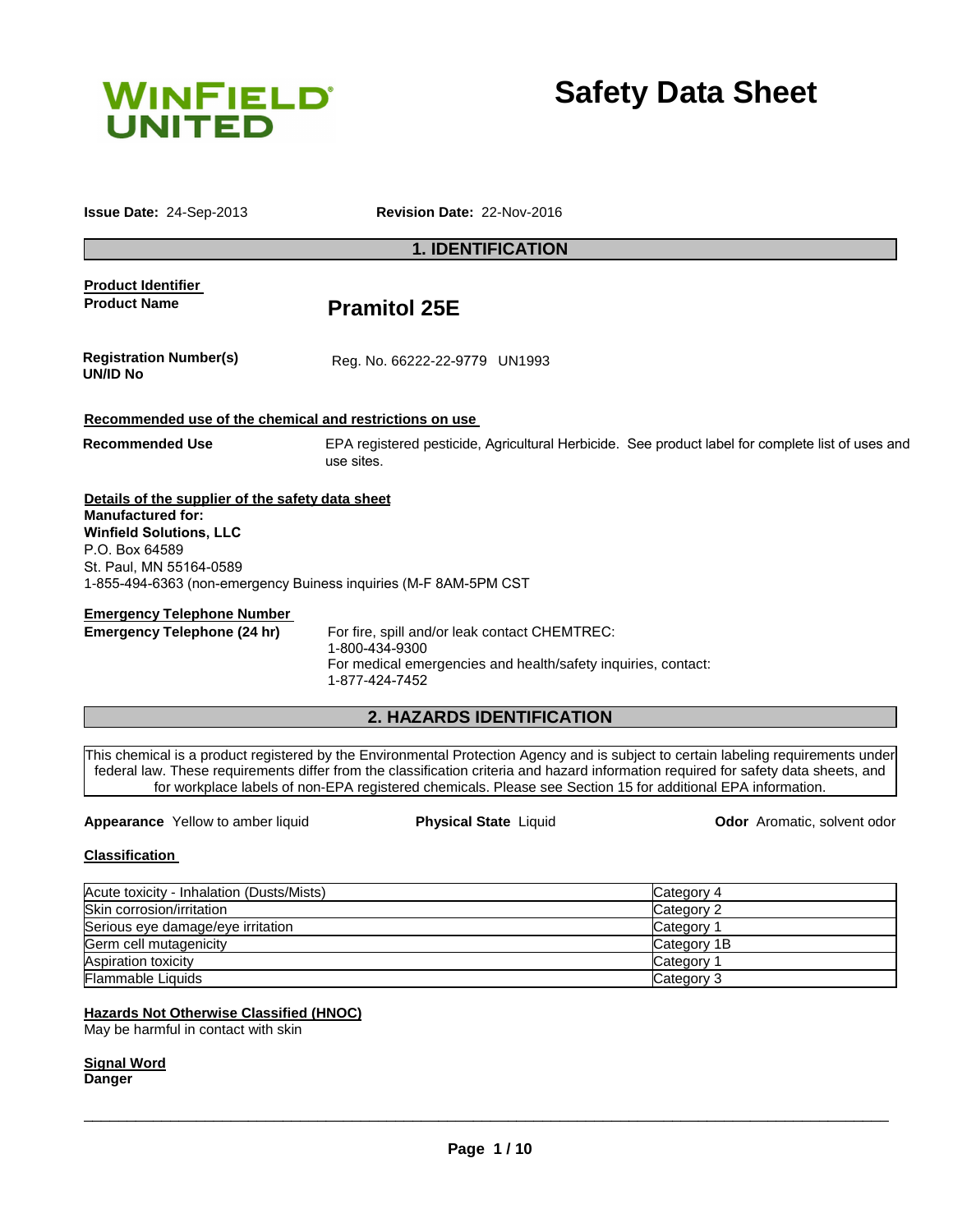### \_\_\_\_\_\_\_\_\_\_\_\_\_\_\_\_\_\_\_\_\_\_\_\_\_\_\_\_\_\_\_\_\_\_\_\_\_\_\_\_\_\_\_\_\_\_\_\_\_\_\_\_\_\_\_\_\_\_\_\_\_\_\_\_\_\_\_\_\_\_\_\_\_\_\_\_\_\_\_\_\_\_\_\_\_\_\_\_\_\_\_\_\_ **Hazard Statements**





Obtain special instructions before use Do not handle until all safety precautions have been read and understood Use personal protective equipment as required Wash face, hands and any exposed skin thoroughly after handling Do not eat, drink or smoke when using this product Avoid breathing dust/fume/gas/mist/vapors/spray Use only outdoors or in a well-ventilated area Keep away from heat/sparks/open flames/hot surfaces. — No smoking Keep container tightly closed Ground/bond container and receiving equipment Use explosion-proof equipment Use only non-sparking tools Take precautionary measures against static discharge

# **Precautionary Statements - Response**

If exposed or concerned: Get medical advice/attention IF IN EYES: Rinse cautiously with water for several minutes. Remove contact lenses, if present and easy to do. Continue rinsing Immediately call a poison center or doctor/physician IF ON SKIN (or hair): Remove/Take off immediately all contaminated clothing. Rinse skin with water/shower Wash contaminated clothing before reuse If skin irritation occurs: Get medical advice/attention IF INHALED: Remove victim to fresh air and keep at rest in a position comfortable for breathing IF SWALLOWED: Immediately call a POISON CENTER or doctor/physician Do not induce vomiting Rinse mouth IN CASE OF FIRE: Use CO2, dry chemical, or foam for extinction

## **Precautionary Statements - Storage**

Store locked up Store in a well-ventilated place. Keep cool

## **Precautionary Statements - Disposal**

Dispose of contents/container to an approved waste disposal plant

## **Other Hazards**

Toxic to aquatic life with long lasting effects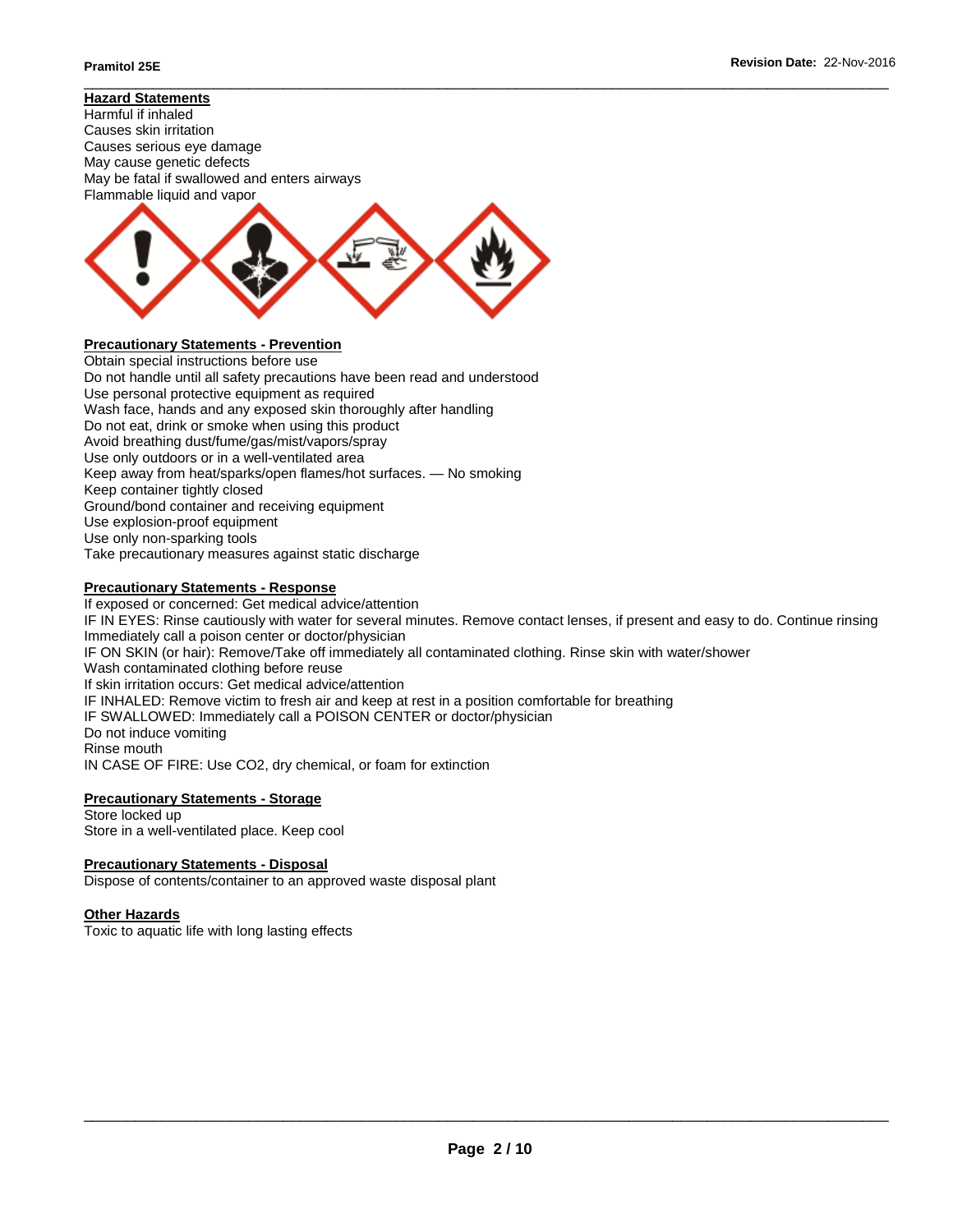# \_\_\_\_\_\_\_\_\_\_\_\_\_\_\_\_\_\_\_\_\_\_\_\_\_\_\_\_\_\_\_\_\_\_\_\_\_\_\_\_\_\_\_\_\_\_\_\_\_\_\_\_\_\_\_\_\_\_\_\_\_\_\_\_\_\_\_\_\_\_\_\_\_\_\_\_\_\_\_\_\_\_\_\_\_\_\_\_\_\_\_\_\_ **3. COMPOSITION/INFORMATION ON INGREDIENTS**

| <b>Chemical Name</b>                             | <b>CAS No</b> | Weight-%  |
|--------------------------------------------------|---------------|-----------|
| 2-Methoxy-4,6-bis(isopropylamino)-1,3,5-triazine | 1610-18-0     | 24.2-25.8 |
| <b>Proprietary Solvent 1</b>                     | Proprietary   | <55       |
| <b>Proprietary Solvent 2</b>                     | Proprietary   |           |
| <b>Proprietary Solvent 3</b>                     | Proprietary   | <10       |

\*\*If Chemical Name/CAS No is "proprietary" and/or Weight-% is listed as a range, the specific chemical identity and/or percentage of composition has been withheld as a trade secret.\*\*

| <b>4. FIRST-AID MEASURES</b>                                               |                                                                                                                                                                                                                                                                                                                                                                                                                                                                                                                                                                                                                                                          |  |  |
|----------------------------------------------------------------------------|----------------------------------------------------------------------------------------------------------------------------------------------------------------------------------------------------------------------------------------------------------------------------------------------------------------------------------------------------------------------------------------------------------------------------------------------------------------------------------------------------------------------------------------------------------------------------------------------------------------------------------------------------------|--|--|
| <b>First Aid Measures</b>                                                  |                                                                                                                                                                                                                                                                                                                                                                                                                                                                                                                                                                                                                                                          |  |  |
| <b>General Advice</b>                                                      | When possible, have the product container or label with you when calling a poison control<br>center or doctor or going for treatment.                                                                                                                                                                                                                                                                                                                                                                                                                                                                                                                    |  |  |
| <b>Eye Contact</b>                                                         | Immediately flush with plenty of water. After initial flushing, remove any contact lenses and<br>continue flushing for at least 15 minutes. Seek medical advice.                                                                                                                                                                                                                                                                                                                                                                                                                                                                                         |  |  |
| <b>Skin Contact</b>                                                        | Take off contaminated clothing. Wash off immediately with plenty of water for at least 15<br>minutes. If skin irritation occurs: Get medical advice/attention.                                                                                                                                                                                                                                                                                                                                                                                                                                                                                           |  |  |
| <b>Inhalation</b>                                                          | IF INHALED: Remove victim to fresh air and keep at rest in a position comfortable for<br>breathing. Give oxygen if breathing is difficult. If breathing has stopped, call 911, give<br>artificial respiration. Seek medical advice.                                                                                                                                                                                                                                                                                                                                                                                                                      |  |  |
| Ingestion                                                                  | Do not induce vomiting, unless directed by medical personnel. Get immediate medical<br>attention. If conscious, give 1 glass of water to dilute. Never give anything by mouth to an<br>unconscious person.                                                                                                                                                                                                                                                                                                                                                                                                                                               |  |  |
| <b>Most important symptoms and effects</b>                                 |                                                                                                                                                                                                                                                                                                                                                                                                                                                                                                                                                                                                                                                          |  |  |
| <b>Symptoms</b>                                                            | Causes skin irritation. Causes serious eye damage. May be fatal if swallowed and enters<br>airways. Ingestion with aspiration may cause headache, nausea, drowsiness, fatigue,<br>pneumonitis, pulmonary edema, central nervous system depression, convulsions, and loss<br>of consciousness. May be harmful in contact with skin. May aggravate pre-existing skin<br>conditions. Harmful if inhaled. Vapors may cause irritation to nose, throat, and respiratory<br>tract. High vapor concentrations may cause central nervous system depression which can<br>lead to dizziness, weakness and headache. Inhalation may aggravate respiratory problems. |  |  |
| Indication of any immediate medical attention and special treatment needed |                                                                                                                                                                                                                                                                                                                                                                                                                                                                                                                                                                                                                                                          |  |  |
| <b>Notes to Physician</b>                                                  | Treat symptomatically. Probable mucosal damage may contraindicate the use of gastric<br>lavage.                                                                                                                                                                                                                                                                                                                                                                                                                                                                                                                                                          |  |  |

# **5. FIRE-FIGHTING MEASURES**

# **Suitable Extinguishing Media**

Foam. Carbon dioxide  $(CO<sub>2</sub>)$ . Dry chemical.

### **Unsuitable Extinguishing Media** Not determined.

### **Specific Hazards Arising from the Chemical**

Flammable liquid and vapor.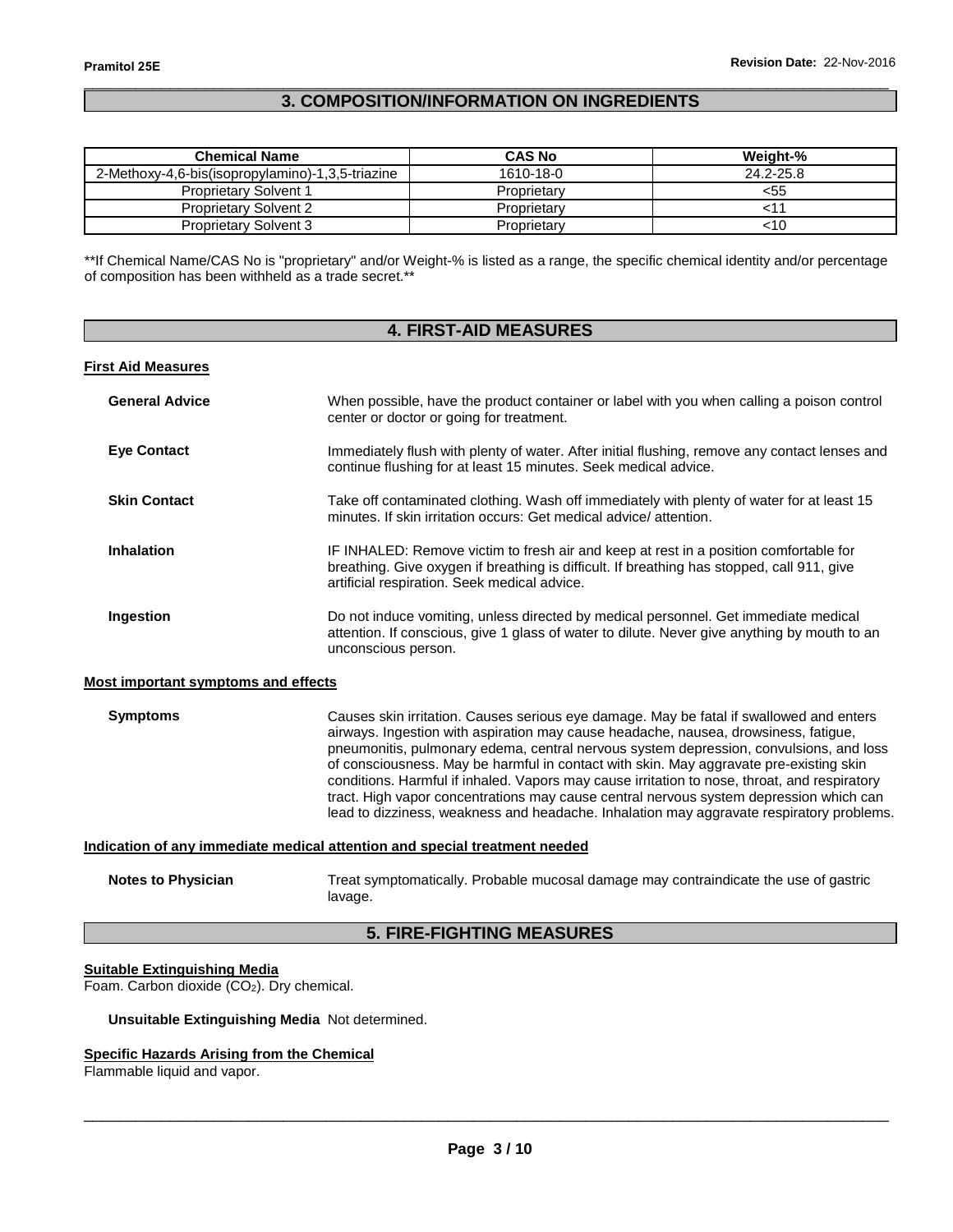\_\_\_\_\_\_\_\_\_\_\_\_\_\_\_\_\_\_\_\_\_\_\_\_\_\_\_\_\_\_\_\_\_\_\_\_\_\_\_\_\_\_\_\_\_\_\_\_\_\_\_\_\_\_\_\_\_\_\_\_\_\_\_\_\_\_\_\_\_\_\_\_\_\_\_\_\_\_\_\_\_\_\_\_\_\_\_\_\_\_\_\_\_ **Hazardous Combustion Products** Combustion products include but are not limited to carbon monoxide and carbon dioxide.

**Sensitivity to Static Discharge** Take precautionary measures against static discharge.

#### **Protective equipment and precautions for firefighters**

As in any fire, wear self-contained breathing apparatus pressure-demand, MSHA/NIOSH (approved or equivalent) and full protective gear. Evacuate area of unprotected personnel. Remain upwind of fire to avoid hazardous vapors and decomposition products. Prevent runoff from fire control or dilution from entering streams, sewers, or drinking water supply.

# **6. ACCIDENTAL RELEASE MEASURES**

#### **Personal precautions, protective equipment and emergency procedures**

| <b>Personal Precautions</b>      | Wear protective clothing as described in Section 8 of this safety data sheet. Isolate hazard<br>area. Keep unnecessary and unprotected personnel from entering.     |  |
|----------------------------------|---------------------------------------------------------------------------------------------------------------------------------------------------------------------|--|
| <b>For Emergency Responders</b>  | Remove all sources of ignition.                                                                                                                                     |  |
| <b>Environmental Precautions</b> | Prevent from entering into soil, ditches, sewers, waterways and/or groundwater. See<br>Section 12, Ecological Information. See Section 13: DISPOSAL CONSIDERATIONS. |  |

#### **Methods and material for containment and cleaning up**

| <b>Methods for Containment</b> | Prevent further leakage or spillage if safe to do so. Dike far ahead of spill; use dry sand to<br>contain the flow of material. |
|--------------------------------|---------------------------------------------------------------------------------------------------------------------------------|
| <b>Methods for Clean-Up</b>    | Absorb with inert material, and then place in suitable container for chemical waste.                                            |

# **7. HANDLING AND STORAGE**

# **Precautions for safe handling Advice on Safe Handling** Handle in accordance with good industrial hygiene and safety practice. Avoid contact with skin, eyes or clothing. Use personal protection recommended in Section 8. Avoid breathing vapors or mists. Use only outdoors or in a well-ventilated area. Follow all product label instructions. Use only as directed. Wash face, hands, and any exposed skin thoroughly after handling. Keep away from heat/sparks/open flames/hot surfaces. — No smoking. Ground/bond container and receiving equipment. Use non-sparking hand tools and explosion-proof electrical equipment. Take precautionary measures against static discharges. Obtain special instructions before use. Do not handle until all safety precautions have been read and understood. **Conditions for safe storage, including any incompatibilities Storage Conditions** Keep container tightly closed and store in a cool, dry and well-ventilated place. Store locked up. Keep out of the reach of children. Store at ambient conditions. Store away from food stuffs. Store at temperatures above 32°F. **Packaging Materials Do not reuse container. Incompatible Materials Strong acids.**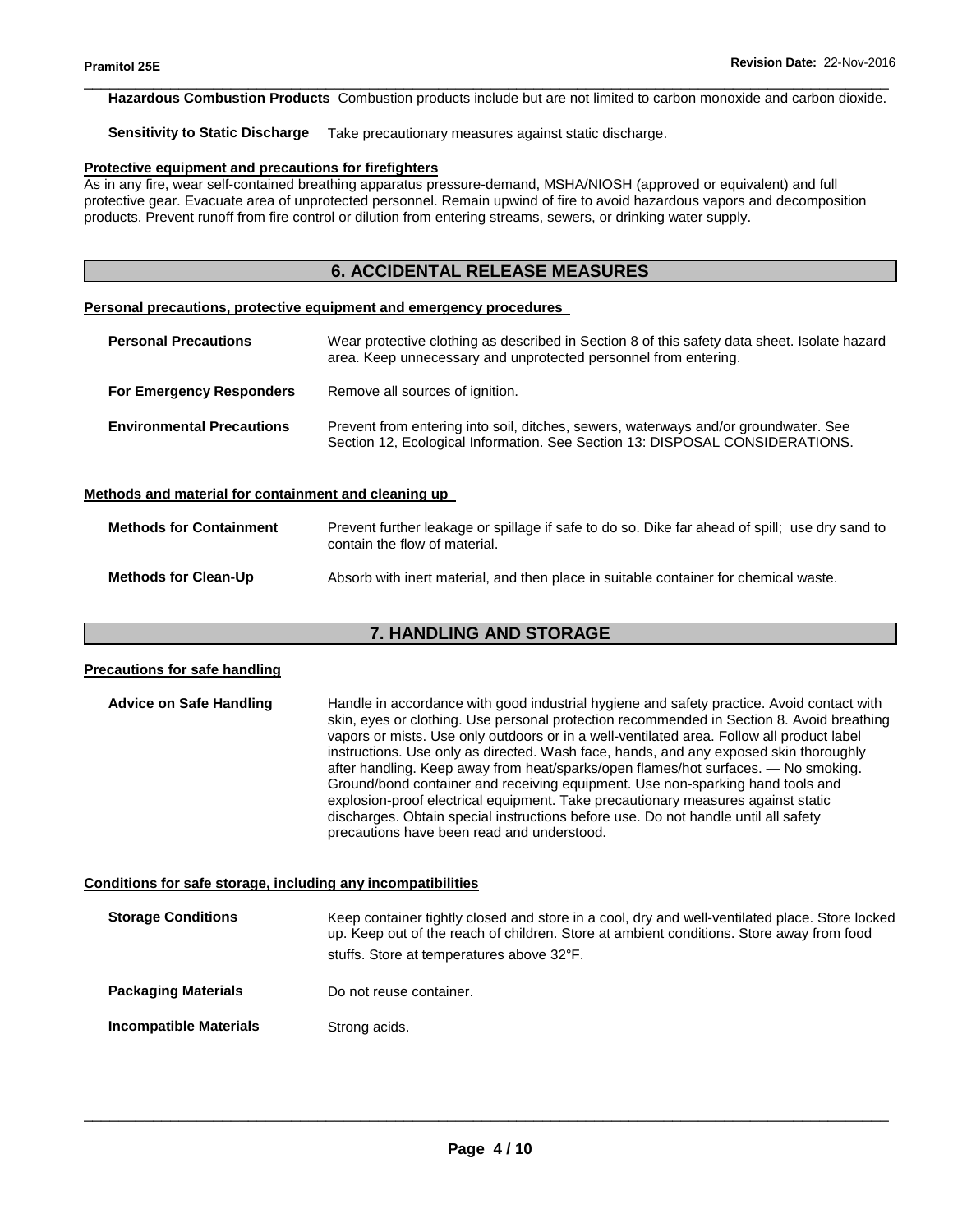# \_\_\_\_\_\_\_\_\_\_\_\_\_\_\_\_\_\_\_\_\_\_\_\_\_\_\_\_\_\_\_\_\_\_\_\_\_\_\_\_\_\_\_\_\_\_\_\_\_\_\_\_\_\_\_\_\_\_\_\_\_\_\_\_\_\_\_\_\_\_\_\_\_\_\_\_\_\_\_\_\_\_\_\_\_\_\_\_\_\_\_\_\_ **8. EXPOSURE CONTROLS/PERSONAL PROTECTION**

# **Exposure Guidelines**

| <b>Chemical Name</b>         | <b>ACGIH TLV</b> | <b>OSHA PEL</b>                                                                                                                               | <b>NIOSH IDLH</b>                                                         |
|------------------------------|------------------|-----------------------------------------------------------------------------------------------------------------------------------------------|---------------------------------------------------------------------------|
| <b>Proprietary Solvent 2</b> | TWA: 20 ppm      | TWA: 100 ppm<br>TWA: $300 \text{ mg/m}^3$<br>(vacated) S <sup>*</sup><br>(vacated) Ceiling: 50 ppm<br>(vacated) Ceiling: $150 \text{ mg/m}^3$ | <b>IDLH: 1400 ppm</b><br>Ceiling: 50 ppm<br>Ceiling: $150 \text{ mg/m}^3$ |

# **Appropriate engineering controls**

**Engineering Controls** Please refer to the product label. Use only with adequate ventilation. Use process enclosures, local exhaust ventilation, or other engineering controls to keep worker exposure to airborne contaminants below any recommended or statutory limits.

# **Individual protection measures, such as personal protective equipment**

| <b>Eye/Face Protection</b>      | Use splash goggles or face shield when contact may occur.                                                                                                                                                   |
|---------------------------------|-------------------------------------------------------------------------------------------------------------------------------------------------------------------------------------------------------------|
| <b>Skin and Body Protection</b> | Wear chemical-resistant gloves, footwear, and protective clothing appropriate for the risk of<br>exposure. Viton or other impervious gloves are required. Long sleeve shirt, trousers, and<br>safety shoes. |
| <b>Respiratory Protection</b>   | Ensure adequate ventilation, especially in confined areas. Wear an appropriate<br>NIOSH/MSHA approved respirator if ventilation is inadequate.                                                              |

**General Hygiene Considerations** Handle in accordance with good industrial hygiene and safety practice. Wash face, hands and any exposed skin thoroughly after handling.

# **9. PHYSICAL AND CHEMICAL PROPERTIES**

## **Information on basic physical and chemical properties**

| <b>Physical State</b><br>Appearance<br>Color                                                                                                                                                   | Liquid<br>Yellow to amber liquid<br>Yellow to amber                                                                                      | Odor<br><b>Odor Threshold</b>              | Aromatic, solvent odor<br>Not determined |
|------------------------------------------------------------------------------------------------------------------------------------------------------------------------------------------------|------------------------------------------------------------------------------------------------------------------------------------------|--------------------------------------------|------------------------------------------|
| <b>Property</b><br>рH<br><b>Melting Point/Freezing Point</b><br><b>Boiling Point/Boiling Range</b>                                                                                             | Values<br>6.65<br>Not determined<br>120-130 °C / 248-266 °F                                                                              | Remarks • Method<br>(1% solution in water) |                                          |
| <b>Flash Point</b><br><b>Evaporation Rate</b><br>Flammability (Solid, Gas)<br><b>Upper Flammability Limits</b>                                                                                 | 36 °C / 98 °F<br>Not determined<br>Liquid-not applicable                                                                                 | TCC                                        |                                          |
| <b>Lower Flammability Limit</b><br><b>Vapor Pressure</b>                                                                                                                                       | 4.9% +/- 0.25% by volume $@$ 60°C<br>1.3%                                                                                                |                                            |                                          |
| <b>Vapor Density</b><br><b>Specific Gravity</b><br><b>Water Solubility</b>                                                                                                                     | $3.10E-06$ mbar @ 20 $^{\circ}$ C (based on<br>Prometon)<br>Not determined<br>Not determined<br>$0.7$ g/L $\circledcirc$ 22°C (Prometon) |                                            |                                          |
| Solubility in other solvents<br><b>Partition Coefficient</b><br><b>Auto-ignition Temperature</b><br><b>Decomposition Temperature</b><br><b>Kinematic Viscosity</b><br><b>Dynamic Viscosity</b> | Not determined<br>Not determined<br>340 °C / 644 °F<br>Not determined<br>Not determined<br>Not determined                                |                                            |                                          |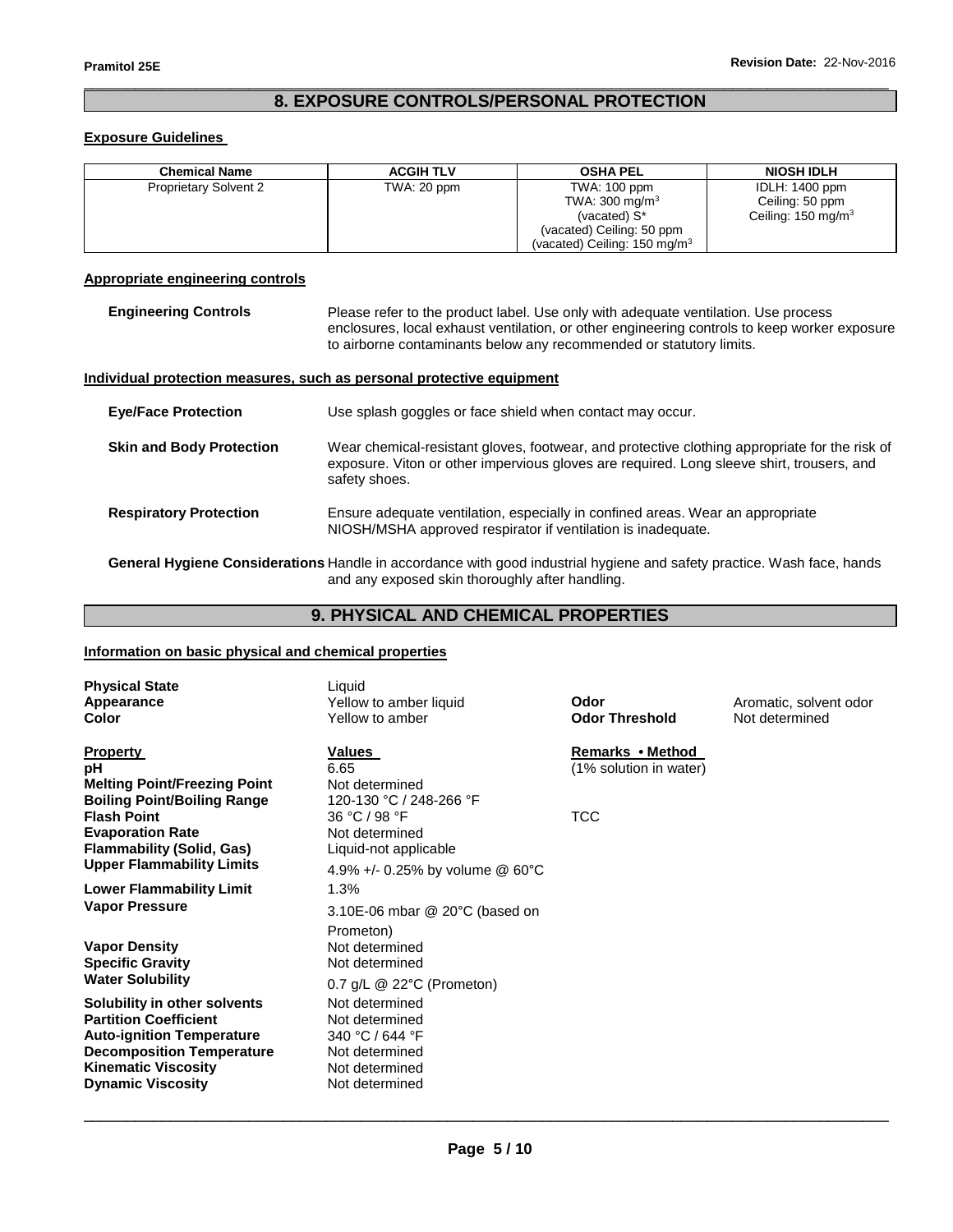### \_\_\_\_\_\_\_\_\_\_\_\_\_\_\_\_\_\_\_\_\_\_\_\_\_\_\_\_\_\_\_\_\_\_\_\_\_\_\_\_\_\_\_\_\_\_\_\_\_\_\_\_\_\_\_\_\_\_\_\_\_\_\_\_\_\_\_\_\_\_\_\_\_\_\_\_\_\_\_\_\_\_\_\_\_\_\_\_\_\_\_\_\_ **Explosive Properties**<br> **Oxidizing Properties**<br> **Not determined Oxidizing Properties Density** 7.8 lb/gal

# **10. STABILITY AND REACTIVITY**

# **Reactivity**

Not reactive under normal conditions.

## **Chemical Stability**

Stable under recommended storage conditions.

### **Possibility of Hazardous Reactions**

None under normal processing.

**Hazardous Polymerization** Hazardous polymerization does not occur.

### **Conditions to Avoid**

See Sec. 7 Handling & Storage.

# **Incompatible Materials**

Strong acids.

### **Hazardous Decomposition Products**

May include and are not limited to oxides of carbon when heated to decomposition.

# **11. TOXICOLOGICAL INFORMATION**

### **Information on likely routes of exposure**

| <b>Product Information</b> |                                                              |
|----------------------------|--------------------------------------------------------------|
| <b>Eye Contact</b>         | Causes serious eye damage.                                   |
| <b>Skin Contact</b>        | May be harmful in contact with skin. Causes skin irritation. |
| <b>Inhalation</b>          | Harmful if inhaled.                                          |
| Ingestion                  | Do not ingest.                                               |

## **Component Information**

| <b>Chemical Name</b>               | Oral LD50            | Dermal LD50                        | <b>Inhalation LC50</b>                  |
|------------------------------------|----------------------|------------------------------------|-----------------------------------------|
| <b>Proprietary Solvent 1</b>       | $= 8400$ mg/kg (Rat) | $>$ 2000 mg/kg (Rabbit)            | $(Rat)$ 4 h = 3400 ppm<br>$> 5.2$ mg/L  |
|                                    |                      |                                    | Rat ) 4 h                               |
| 2-Methoxy-4,6-bis(isopropylamino)- | $= 503$ mg/kg (Rat)  | $> 2500$ mg/kg (Rat) = 2200 mg/kg  | $= 36$ g/m <sup>3</sup> (Rat) 4 h       |
| 1,3,5-triazine                     |                      | (Rabbit)                           |                                         |
| 1610-18-0                          |                      |                                    |                                         |
| <b>Proprietary Solvent 2</b>       | $= 790$ mg/kg (Rat)  | $=$ 3400 mg/kg (Rabbit)            | Rat $4 h = 8000$ ppm<br>$> 17.7$ mg/L ( |
|                                    |                      |                                    | Rat ) 4 h                               |
| <b>Proprietary Solvent 3</b>       | $= 1260$ mg/kg (Rat) | $= 5$ mL/kg (Rabbit) = 14422 mg/kg | $\overline{\phantom{0}}$                |
|                                    |                      | Rat                                |                                         |

# **Information on physical, chemical and toxicological effects**

**Symptoms** Please see section 4 of this SDS for symptoms.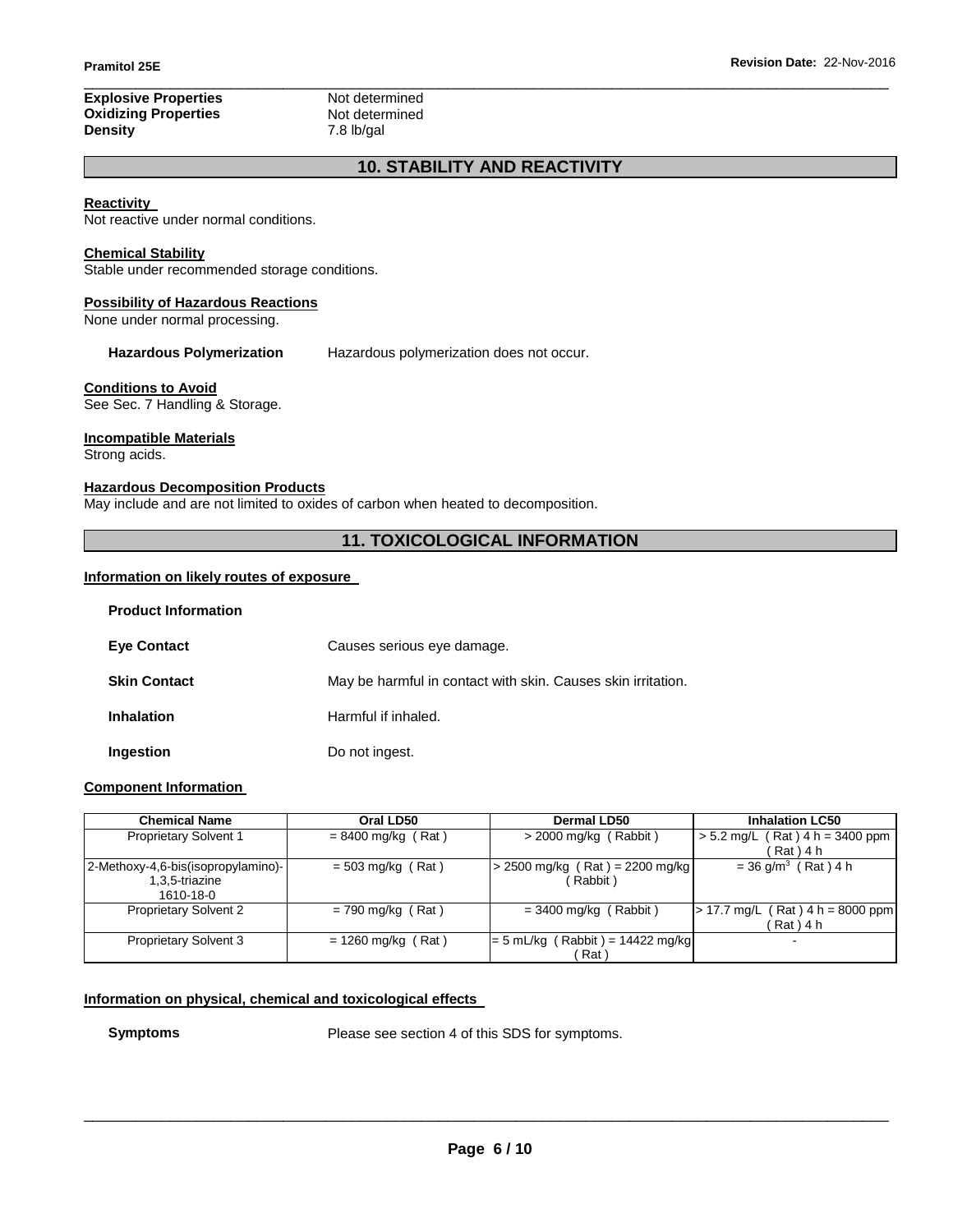#### \_\_\_\_\_\_\_\_\_\_\_\_\_\_\_\_\_\_\_\_\_\_\_\_\_\_\_\_\_\_\_\_\_\_\_\_\_\_\_\_\_\_\_\_\_\_\_\_\_\_\_\_\_\_\_\_\_\_\_\_\_\_\_\_\_\_\_\_\_\_\_\_\_\_\_\_\_\_\_\_\_\_\_\_\_\_\_\_\_\_\_\_\_ **Delayed and immediate effects as well as chronic effects from short and long-term exposure**

| Germ cell mutagenicity                                      | May cause genetic defects.                                                                                                                   |  |  |  |
|-------------------------------------------------------------|----------------------------------------------------------------------------------------------------------------------------------------------|--|--|--|
| Carcinogenicity                                             | Based on the information provided, this product does not contain any carcinogens or<br>potential carcinogens as listed by OSHA, IARC or NTP. |  |  |  |
| <b>Aspiration hazard</b>                                    | May be fatal if swallowed and enters airways.                                                                                                |  |  |  |
| <b>Product Information (Numerical measures of toxicity)</b> |                                                                                                                                              |  |  |  |

**Acute Oral LD50 (Rat)**: 2,100 mg/kg **Acute Dermal LD50 (Rabbit)**: 2,000-2,500 mg/kg **Acute Inhalation LC50 (Rat)**: >2.5 mg/L (4-hr) **Eye Irritation**: Severely irritating. **Dermal Irritation**: Severely irritating. **Dermal Sensitization**: Not available.

# **12. ECOLOGICAL INFORMATION**

# **Ecotoxicity**

Toxic to aquatic life with long lasting effects. This pesticide is toxic to fish and terrestrial invertebrates. Do not apply directly to water, to areas where surface water is present, or to intertidal areas below the mean high water mark. Do not contaminate water used for irrigation or domestic purposes. Do not contaminate water when disposing of equipment washwaters and rinsate. Apply this product only as specified on this label.

#### **Component Information**

| <b>Chemical Name</b>         | Algae/aquatic plants       | <b>Fish</b>                 | <b>Toxicity to</b>       | <b>Crustacea</b>          |
|------------------------------|----------------------------|-----------------------------|--------------------------|---------------------------|
|                              |                            |                             | microorganisms           |                           |
| <b>Proprietary Solvent 1</b> |                            | 9.22: 96 h Oncorhynchus     |                          | 6.14: 48 h Daphnia magna  |
|                              |                            | mykiss mg/L LC50            |                          | mg/L EC50                 |
| <b>Proprietary Solvent 2</b> | 500: 96 h Desmodesmus      | 1730 - 1910: 96 h           |                          | 1983: 48 h Daphnia magna  |
|                              | subspicatus mg/L EC50 500: | Pimephales promelas mg/L    |                          | mg/L EC50 1897 - 2072: 48 |
|                              | 72 h Desmodesmus           | LC50 static 1740: 96 h      |                          | h Daphnia magna mg/L      |
|                              | subspicatus mg/L EC50      | Pimephales promelas mg/L    |                          | EC50 Static               |
|                              |                            | LC50 flow-through 100000 -  |                          |                           |
|                              |                            | 500000: 96 h Lepomis        |                          |                           |
|                              |                            | macrochirus ug/L LC50       |                          |                           |
|                              |                            | static 1910000: 96 h        |                          |                           |
|                              |                            | Pimephales promelas µg/L    |                          |                           |
|                              |                            | LC50 static                 |                          |                           |
| Proprietary Solvent 3        | 500: 72 h Desmodesmus      | 337 - 352: 96 h Pimephales  | $EC50 = 32.4$ mg/L 5 min | 500: 48 h Daphnia magna   |
|                              | subspicatus mg/L EC50      | promelas mg/L LC50 flow-    | $EC50 = 880$ mg/L 17 h   | mg/L EC50                 |
|                              |                            | through 366: 96 h           |                          |                           |
|                              |                            | Pimephales promelas mg/L    |                          |                           |
|                              |                            | LC50 static 220 - 460: 96 h |                          |                           |
|                              |                            | Leuciscus idus mg/L LC50    |                          |                           |
|                              |                            | static                      |                          |                           |

# **Persistence/Degradability**

Not determined.

#### **Bioaccumulation**

Not determined.

#### **Mobility**

| <b>Chemical Name</b>               | <b>Coefficient</b><br>в.<br>tition<br>$\mathbf{a}$ |
|------------------------------------|----------------------------------------------------|
| Solvent 2<br>$1 - 1$<br>'roprietai | 0.785                                              |
| Solvent 3<br>Proprietary           | د ۱۰                                               |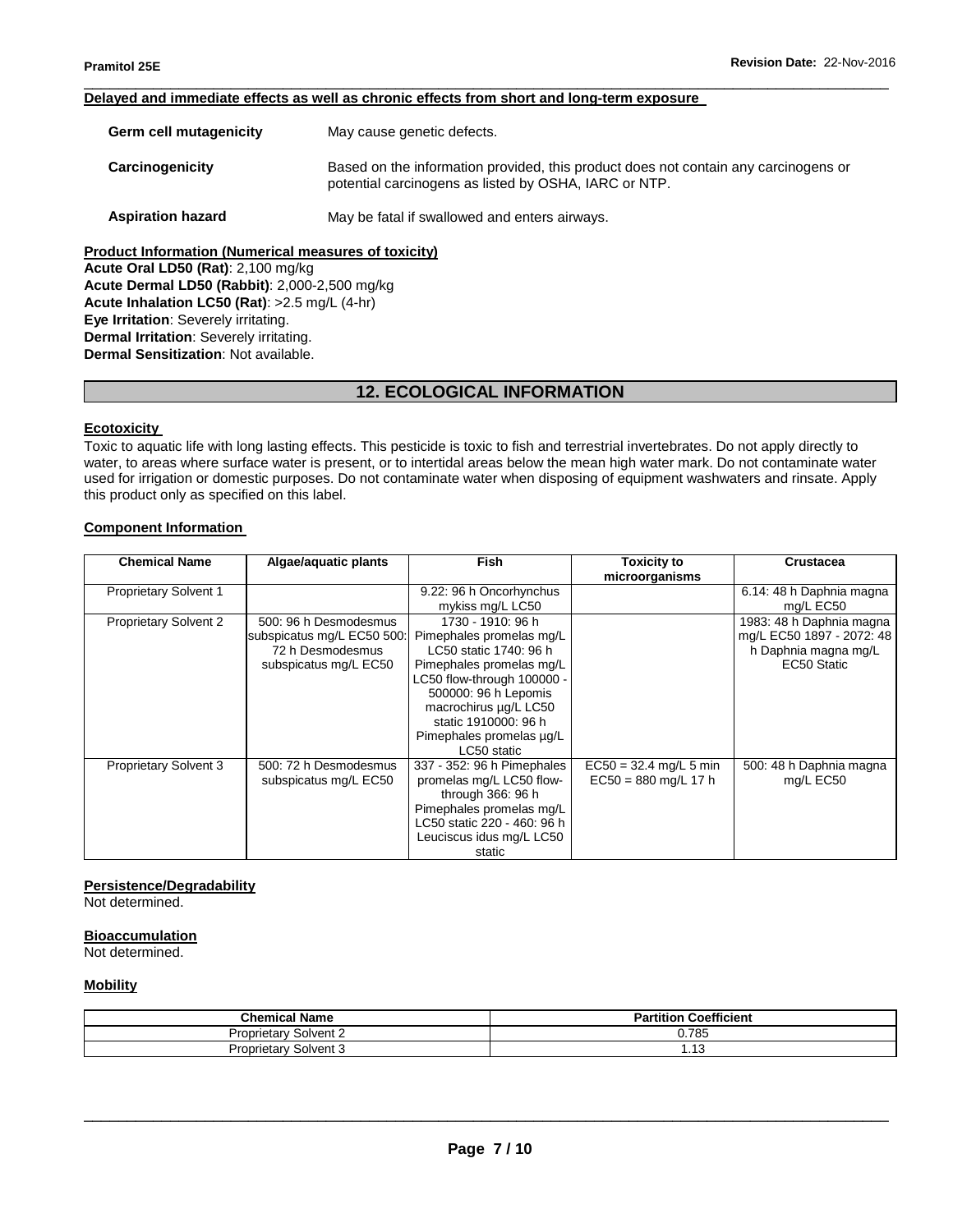# **Other Adverse Effects**

Not determined

# **13. DISPOSAL CONSIDERATIONS**

\_\_\_\_\_\_\_\_\_\_\_\_\_\_\_\_\_\_\_\_\_\_\_\_\_\_\_\_\_\_\_\_\_\_\_\_\_\_\_\_\_\_\_\_\_\_\_\_\_\_\_\_\_\_\_\_\_\_\_\_\_\_\_\_\_\_\_\_\_\_\_\_\_\_\_\_\_\_\_\_\_\_\_\_\_\_\_\_\_\_\_\_\_

# **Waste Treatment Methods**

| <b>Disposal of Wastes</b>     | Pesticide wastes are toxic. Improper disposal of excess pesticide, spray mixture, or rinsate<br>is a violation of Federal law. If these wastes cannot be disposed of by use according to<br>label instructions, contact your State Pesticide or Environmental Control Agency, or the<br>Hazardous Waste representative of the nearest EPA Regional Office for guidance. |
|-------------------------------|-------------------------------------------------------------------------------------------------------------------------------------------------------------------------------------------------------------------------------------------------------------------------------------------------------------------------------------------------------------------------|
| <b>Contaminated Packaging</b> | Disposal should be in accordance with applicable regional, national and local laws and<br>regulations.                                                                                                                                                                                                                                                                  |
| <b>US EPA Waste Number</b>    |                                                                                                                                                                                                                                                                                                                                                                         |

| <b>Chemical Name</b>         | RCRA | <b>RCRA - Basis for Listing  </b> | RCRA - D Series Wastes   RCRA - U Series Wastes |      |
|------------------------------|------|-----------------------------------|-------------------------------------------------|------|
| <b>Proprietary Solvent 2</b> |      | Included in waste stream:         |                                                 | U031 |
|                              |      | F039                              |                                                 |      |

# **California Hazardous Waste Status**

| <b>Chemical Name</b>     | <b>Hazardous Waste</b><br>California<br>: Status |  |  |
|--------------------------|--------------------------------------------------|--|--|
| Solvent 2<br>Proprietary | ⊤охіс                                            |  |  |

# **14. TRANSPORT INFORMATION**

| DOT                         |                                                                                                                                                                                                                   |
|-----------------------------|-------------------------------------------------------------------------------------------------------------------------------------------------------------------------------------------------------------------|
| <b>UN/ID No</b>             | NA1993                                                                                                                                                                                                            |
| <b>Proper Shipping Name</b> | Compound weed killing, liquid (aromatic solvent)                                                                                                                                                                  |
| <b>Hazard Class</b>         | 3                                                                                                                                                                                                                 |
| <b>Packing Group</b>        | Ш                                                                                                                                                                                                                 |
|                             | 49 CFR 173.150 Limited Quantity exceptions:                                                                                                                                                                       |
|                             | (3) For flammable liquids in Packing Group III and combustible liquids, inner<br>packaging not over 5.0 L (1.3 gallons) net capacity each, packed in a strong<br>outer packaging. Air shipments remain regulated. |
| IATA                        |                                                                                                                                                                                                                   |
| <b>UN/ID No</b>             | <b>UN1993</b>                                                                                                                                                                                                     |
| <b>Proper Shipping Name</b> | Flammable liquids, n.o.s. (aromatic solvent)                                                                                                                                                                      |
| <b>Hazard Class</b>         | 3                                                                                                                                                                                                                 |
| <b>Packing Group</b>        | Ш                                                                                                                                                                                                                 |
| IMDG                        |                                                                                                                                                                                                                   |
| <b>UN/ID No</b>             | <b>UN1993</b>                                                                                                                                                                                                     |
| <b>Proper Shipping Name</b> | Flammable liquids, n.o.s. (aromatic solvent)                                                                                                                                                                      |
| <b>Hazard Class</b>         | 3                                                                                                                                                                                                                 |
| <b>Packing Group</b>        | $\mathbf{III}$                                                                                                                                                                                                    |
| <b>Marine Pollutant</b>     | Yes                                                                                                                                                                                                               |

# **15. REGULATORY INFORMATION**

# **International Inventories**

| <b>Chemical Name</b>   | <b>TSCA</b> | DSL | <b>NDSL</b> | <b>EINECS</b> | <b>ELINCS</b> | ENCS    | <b>IECSC</b> | <b>VECI</b><br>ncul | <b>PICCS</b> | <b>AICS</b> |
|------------------------|-------------|-----|-------------|---------------|---------------|---------|--------------|---------------------|--------------|-------------|
| Solvent<br>Proprietary | Present     |     |             | Present       |               | Present |              | Present             |              |             |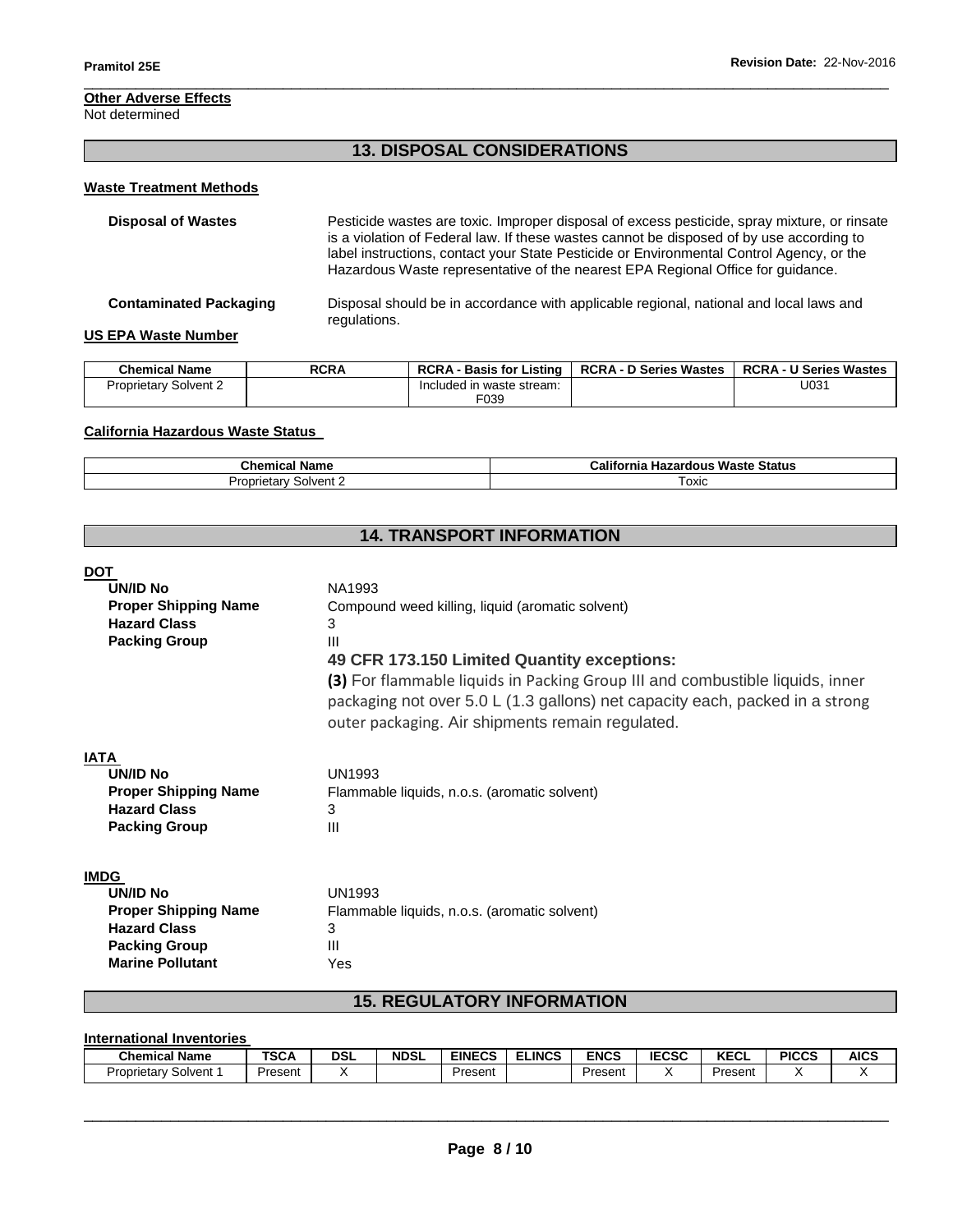| 2-Methoxy-4,6-               | Present |  | Present |         |         |  |
|------------------------------|---------|--|---------|---------|---------|--|
| bis(isopropylamino)-1,3,5-   |         |  |         |         |         |  |
| triazine                     |         |  |         |         |         |  |
| <b>Proprietary Solvent 2</b> | Present |  | Present | Present | Present |  |
| <b>Proprietary Solvent 3</b> | Present |  | Present | Present | Present |  |

#### **Legend:**

*TSCA - United States Toxic Substances Control Act Section 8(b) Inventory* 

*DSL/NDSL - Canadian Domestic Substances List/Non-Domestic Substances List* 

*EINECS/ELINCS - European Inventory of Existing Chemical Substances/European List of Notified Chemical Substances* 

*ENCS - Japan Existing and New Chemical Substances* 

*IECSC - China Inventory of Existing Chemical Substances* 

*KECL - Korean Existing and Evaluated Chemical Substances* 

*PICCS - Philippines Inventory of Chemicals and Chemical Substances* 

*AICS - Australian Inventory of Chemical Substances* 

# **US Federal Regulations**

## **CERCLA**

| <b>Chemical Name</b>         | <b>Hazardous Substances RQs</b> | <b>CERCLA/SARA RQ</b> | <b>Reportable Quantity (RQ)</b> |
|------------------------------|---------------------------------|-----------------------|---------------------------------|
| <b>Proprietary Solvent 2</b> | 5000 lb                         |                       | RQ 5000 lb final RQ             |
|                              |                                 |                       | RQ 2270 kg final RQ             |

## **SARA 311/312 Hazard Categories**

| <b>Acute Health Hazard</b>        | Yes. |
|-----------------------------------|------|
| <b>Chronic Health Hazard</b>      | Yes. |
| <b>Fire Hazard</b>                | Yes. |
| Sudden Release of Pressure Hazard | No.  |
| <b>Reactive Hazard</b>            | N٥   |

## **SARA 313**

Section 313 of Title III of the Superfund Amendments and Reauthorization Act of 1986 (SARA). This product contains a chemical or chemicals which are subject to the reporting requirements of the Act and Title 40 of the Code of Federal Regulations, Part 372

| <b>Chemical Name</b>         | CAS No      | Weight-%     | SARA 313 - Threshold<br>Values % |
|------------------------------|-------------|--------------|----------------------------------|
| <b>Proprietary Solvent 2</b> | Proprietary | $9.5 - 10.5$ | I.U                              |
| Proprietary Solvent 3        | Proprietary | $8.5 - 9.5$  | . . U                            |

# **US State Regulations**

#### **California Proposition 65**

This product does not contain any Proposition 65 chemicals.

# **U.S. State Right-to-Know Regulations**

| <b>Chemical Name</b>         | <b>New Jersey</b> | <b>Massachusetts</b> | Pennsvlvania |
|------------------------------|-------------------|----------------------|--------------|
| v Solvent 2<br>Proprietary   |                   |                      |              |
| <b>Proprietary Solvent 3</b> |                   |                      |              |

## **EPA Pesticide Registration Number** Reg. No. 66222-22-9779

## **EPA Statement**

This chemical is a pesticide product registered by the Environmental Protection Agency and is subject to certain labeling requirements under federal pesticide law. These requirements differ from the classification criteria and hazard information required for safety data sheets, and for workplace labels of non-pesticide chemicals. Following is the hazard information as required on the pesticide label: